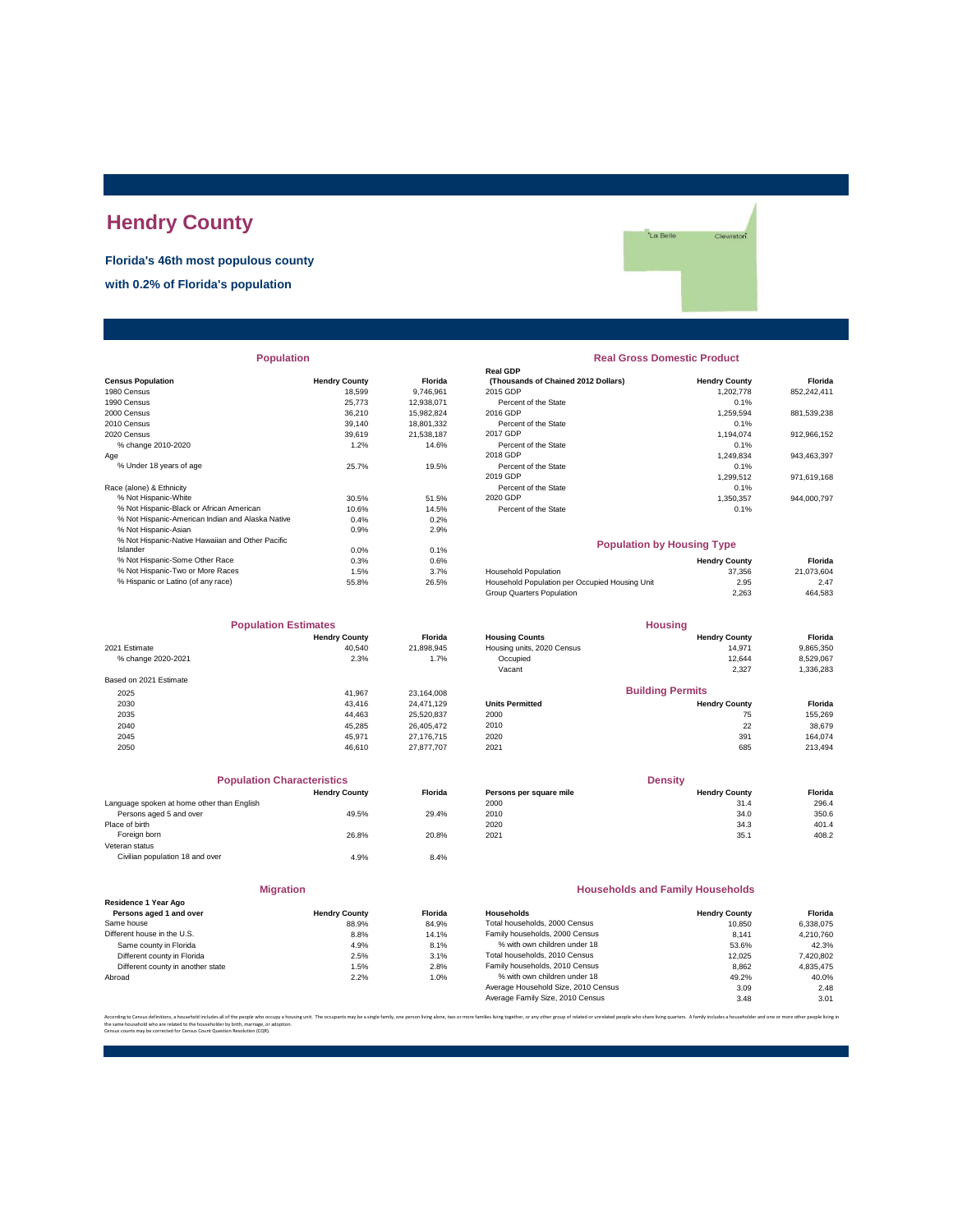## **Hendry County**

|                                                                              |                      |                         | <b>Employment and Labor Force</b>                  |                      |                      |
|------------------------------------------------------------------------------|----------------------|-------------------------|----------------------------------------------------|----------------------|----------------------|
| <b>Establishments</b>                                                        |                      |                         | <b>Establishments</b>                              |                      |                      |
| 2020                                                                         | <b>Hendry County</b> | Florida                 | % of All Industries, 2020                          | <b>Hendry County</b> | Florida              |
| All industries                                                               | 961                  | 763,854                 | All industries                                     | 961                  | 763,854              |
| Natural Resource & Mining                                                    | 125                  | 5,514                   | Natural Resource & Mining                          | 13.0%                | 0.7%                 |
| Construction                                                                 | 129                  | 77,720                  | Construction                                       | 13.4%                | 10.2%                |
| Manufacturing                                                                | 37                   | 21,822                  | Manufacturing                                      | 3.9%                 | 2.9%                 |
| Trade, Transportation and Utilities<br>Information                           | 191<br>8             | 145,853                 | Trade, Transportation and Utilities<br>Information | 19.9%<br>0.8%        | 19.1%                |
| <b>Financial Activities</b>                                                  | 63                   | 13,437<br>83,911        | <b>Financial Activities</b>                        | 6.6%                 | 1.8%<br>11.0%        |
| Professional & Business Services                                             | 139                  | 187,348                 | Professional & Business Services                   | 14.5%                | 24.5%                |
| Education & Health Services                                                  | 78                   | 87,764                  | Education & Health Services                        | 8.1%                 | 11.5%                |
| Leisure and Hospitality                                                      | 78                   | 61,008                  | Leisure and Hospitality                            | 8.1%                 | 8.0%                 |
| <b>Other Services</b>                                                        | 51                   | 56,385                  | <b>Other Services</b>                              | 5.3%                 | 7.4%                 |
| Government                                                                   | 49                   | 5,895                   | Government                                         | 5.1%                 | 0.8%                 |
|                                                                              |                      |                         |                                                    |                      |                      |
| <b>Average Annual Employment</b>                                             |                      |                         | <b>Average Annual Wage</b>                         |                      |                      |
| % of All Industries, 2020                                                    | <b>Hendry County</b> | Florida                 | 2020                                               | <b>Hendry County</b> | Florida              |
| All industries                                                               | 11,763               | 8,453,489               | All industries                                     | \$42,653             | \$55,840             |
| Natural Resource & Mining                                                    | 7.5%                 | 0.8%                    | Natural Resource & Mining                          | \$44,134             | \$37,710             |
| Construction                                                                 | 3.1%                 | 6.7%                    | Construction                                       | \$49,793             | \$55,840             |
| Manufacturing                                                                | 16.2%                | 4.5%                    | Manufacturing                                      | \$28,962             | \$66,738             |
| Trade, Transportation and Utilities                                          | 0.5%                 | 20.6%                   | Trade, Transportation and Utilities                | \$45,122             | \$49,342             |
| Information                                                                  | 2.6%                 | 1.5%                    | Information                                        | \$46,080             | \$93,360             |
| <b>Financial Activities</b>                                                  | 6.1%                 | 6.9%                    | <b>Financial Activities</b>                        | \$61,040             | \$84,295             |
| Professional & Business Services                                             | 6.7%                 | 16.1%                   | Professional & Business Services                   | \$35,342             | \$68,218             |
| Education & Health Services                                                  | 8.6%                 | 15.3%                   | Education & Health Services                        | \$18,208             | \$55,099             |
| Leisure and Hospitality                                                      | 1.4%                 | 11.9%                   | Leisure and Hospitality                            | \$34,751             | \$27,694             |
| <b>Other Services</b>                                                        | <b>NA</b>            | 3.0%                    | Other Services                                     | <b>NA</b>            | \$41,131             |
| Government                                                                   | 18.3%                | 12.5%                   | Government                                         | \$45,617             | \$58,821             |
| Industries may not add to the total due to confidentiality and unclassified. |                      |                         |                                                    |                      |                      |
|                                                                              |                      |                         |                                                    |                      |                      |
| Labor Force as Percent of Population                                         |                      |                         |                                                    |                      |                      |
| Aged 18 and Older                                                            | <b>Hendry County</b> | Florida                 | <b>Unemployment Rate</b>                           | <b>Hendry County</b> | Florida              |
| 2000                                                                         | 64.9%                | 64.2%                   | 2000                                               | 7.3%                 | 3.8%                 |
| 2010                                                                         | 64.3%                | 61.8%                   | 2010                                               | 13.6%                | 10.8%                |
| 2020                                                                         | 51.6%                | 58.6%                   | 2020                                               | 9.0%                 | 8.2%                 |
| 2021                                                                         | 52.2%                | 59.0%                   | 2021                                               | 6.1%                 | 4.6%                 |
|                                                                              |                      |                         |                                                    |                      |                      |
|                                                                              |                      |                         | <b>Income and Financial Health</b>                 |                      |                      |
| Personal Income (\$000s)                                                     | <b>Hendry County</b> | Florida                 | Per Capita Personal Income                         | <b>Hendry County</b> | Florida              |
| 2000                                                                         | \$735,575            | \$472,851,789           | 2000                                               | \$20,289             | \$29,466             |
| 2010                                                                         | \$1,013,004          | \$732,457,478           | 2010                                               | \$25,971             | \$38,865             |
| 2011                                                                         | \$1,007,595          | \$771,409,454           | 2011                                               | \$25,857             | \$40,482             |
| % change 2010-11                                                             | $-0.5%$              | 5.3%                    | % change 2010-11                                   | $-0.4%$              | 4.2%                 |
| 2012                                                                         | \$1,044,009          | \$800,551,723           | 2012                                               | \$27,573             | \$41,475             |
| % change 2011-12                                                             | 3.6%                 | 3.8%                    | % change 2011-12                                   | 6.6%                 | 2.5%                 |
| 2013                                                                         | \$1,110,696          | \$802,975,701           | 2013                                               | \$29,382             | \$41,069             |
| % change 2012-13                                                             | 6.4%                 | 0.3%                    | % change 2012-13                                   | 6.6%                 | $-1.0%$              |
| 2014                                                                         | \$1,118,984          | \$861,412,339           | 2014                                               | \$29,089             | \$43,388             |
| % change 2013-14                                                             | 0.7%                 | 7.3%                    | % change 2013-14                                   | $-1.0%$              | 5.6%                 |
| 2015<br>% change 2014-15                                                     | \$1,191,874          | \$919,834,894           | 2015<br>% change 2014-15                           | \$30,372             | \$45,493             |
|                                                                              | 6.5%                 | 6.8%                    |                                                    | 4.4%                 | 4.9%                 |
| 2016<br>% change 2015-16                                                     | \$1,192,031          | \$954,069,719           | 2016<br>% change 2015-16                           | \$29,729             | \$46,253             |
| 2017                                                                         | 0.0%                 | 3.7%                    | 2017                                               | $-2.1%$              | 1.7%                 |
| % change 2016-17                                                             | \$1,253,903          | \$1,023,131,116         | % change 2016-17                                   | \$30,528             | \$48,774             |
| 2018                                                                         | 5.2%                 | 7.2%                    | 2018                                               | 2.7%<br>\$30,939     | 5.5%<br>\$51.150     |
| % change 2017-18                                                             | \$1,277,981          | \$1,087,188,628         | % change 2017-18                                   | 1.3%                 | 4.9%                 |
| 2019                                                                         | 1.9%<br>\$1,342,874  | 6.3%<br>\$1,139,799,293 | 2019                                               | \$31.921             | \$53,034             |
| % change 2018-19                                                             | 5.1%                 | 4.8%                    | % change 2018-19                                   | 3.2%                 | 3.7%                 |
| 2020                                                                         | \$1,521,826          | \$1,209,995,921         | 2020                                               | \$35,546             | \$55,675             |
| % change 2019-20                                                             | 13.3%                | 6.2%                    | % change 2019-20                                   | 11.4%                | 5.0%                 |
|                                                                              |                      |                         |                                                    |                      |                      |
| Earnings by Place of Work (\$000s)                                           |                      |                         | <b>Median Income</b>                               |                      |                      |
| 2000                                                                         |                      |                         | Median Household Income                            |                      |                      |
| 2010                                                                         | \$518,794            | \$308,751,767           | Median Family Income                               | \$36,978<br>\$41,722 | \$57,703<br>\$69,670 |
| 2011                                                                         | \$676,657            | \$438,983,914           |                                                    |                      |                      |
| % change 2010-11                                                             | \$649,524            | \$450,498,606           | Percent in Poverty, 2020                           |                      |                      |
| 2012                                                                         | $-4.0%$<br>\$700,416 | 2.6%<br>\$468,410,475   | All ages in poverty                                | 22.9%                | 12.4%                |
| % change 2011-12                                                             | 7.8%                 | 4.0%                    | Under age 18 in poverty                            | 31.4%                | 17.2%                |
| 2013                                                                         | \$772,139            | \$482,898,301           | Related children age 5-17 in families in poverty   | 31.5%                | 16.5%                |
| % change 2012-13                                                             | 10.2%                | 3.1%                    |                                                    |                      |                      |
| 2014                                                                         | \$744,214            | \$512,375,290           | <b>Personal Bankruptcy Filing Rate</b>             |                      |                      |
| % change 2013-14                                                             | $-3.6%$              | 6.1%                    | (per 1,000 population)                             | <b>Hendry County</b> | Florida              |
| 2015                                                                         | \$795,011            | \$544,408,719           | 12-Month Period Ending December 31, 2020           | 0.63                 | 1.66                 |
| % change 2014-15                                                             | 6.8%                 | 6.3%                    | 12-Month Period Ending December 31, 2021           | 0.72                 | 1.38                 |
| 2016                                                                         | \$785,944            | \$569,769,284           | State Rank                                         | 46                   | <b>NA</b>            |
| % change 2015-16                                                             | $-1.1%$              | 4.7%                    | NonBusiness Chapter 7 & Chapter 13                 |                      |                      |
| 2017                                                                         | \$800,851            | \$603,668,170           |                                                    |                      |                      |
| % change 2016-17                                                             | 1.9%                 | 5.9%                    | Workers Aged 16 and Over                           | <b>Hendry County</b> | Florida              |
| 2018                                                                         | \$810,316            | \$639,620,451           | Place of Work in Florida                           |                      |                      |
| % change 2017-18                                                             | 1.2%                 | 6.0%                    | Worked outside county of residence                 | 28.5%                | 18.1%                |
| 2019                                                                         | \$837,197            | \$671,553,148           | Travel Time to Work                                |                      |                      |
| % change 2018-19                                                             | 3.3%                 | 5.0%                    | Mean travel time to work (minutes)                 | 28.2                 | 27.9                 |
| 2020                                                                         | \$922,897            | \$688,764,753           |                                                    |                      |                      |
| % change 2019-20                                                             | 10.2%                | 2.6%                    |                                                    |                      |                      |